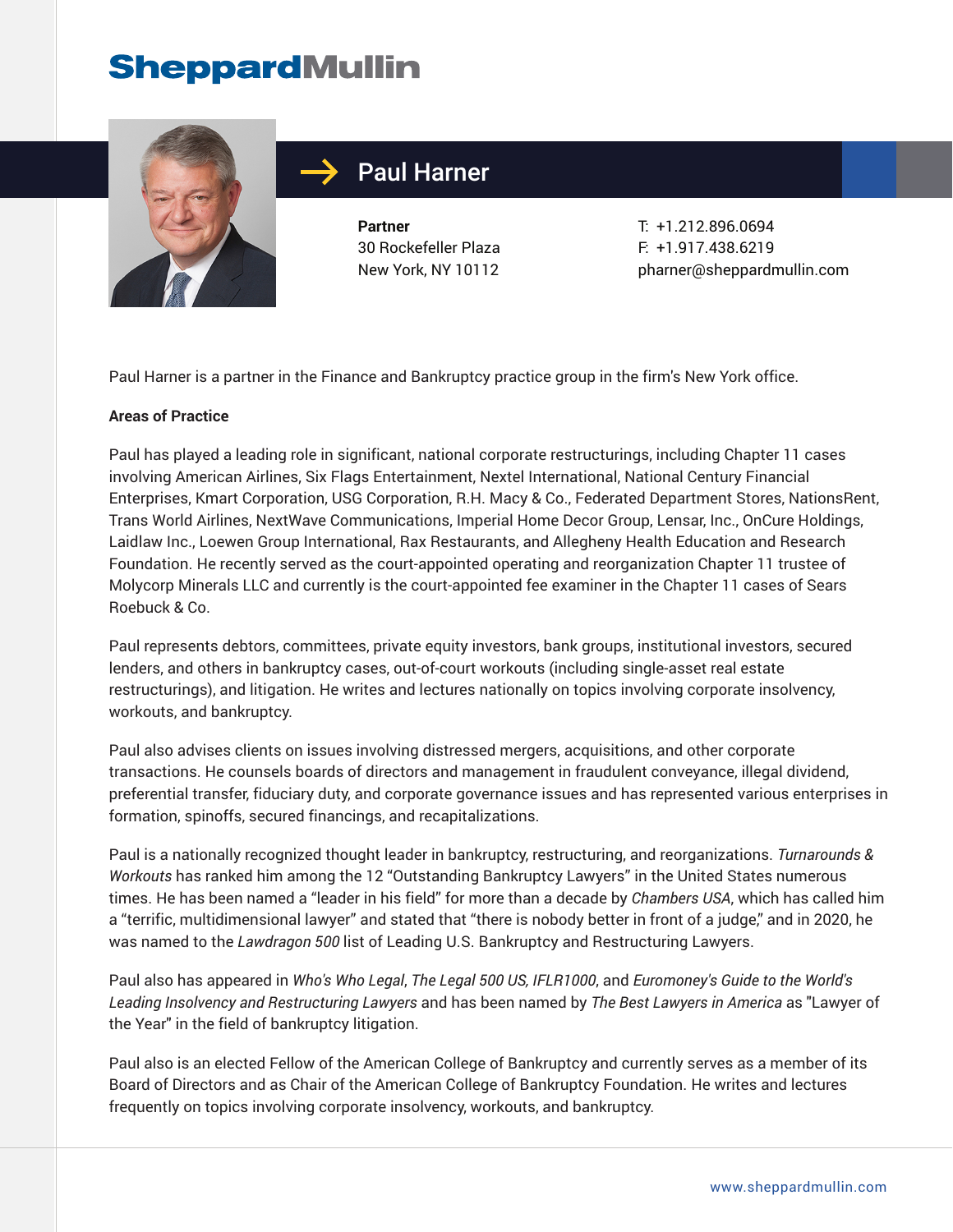# **SheppardMullin**

#### **Honors**

*Turnarounds & Workouts,* one of 12 outstanding restructuring lawyers in America (twice) *Turnarounds & Workouts*, one of 12 outstanding young restructuring lawyers in America (thrice) *Chambers USA,* Leader in the Field, Bankruptcy and Restructuring, 2004-present *The Best Lawyers in America*, Bankruptcy, Restructuring, and Related Litigation, 2005-2022 *New York Super Lawyers,* 2005-present *Who's Who Legal Lawdragon 500*, Leading U.S. Bankruptcy and Restructuring Lawyers, 2022 *The Legal 500 US ILFR1000 Euromoney*'s Guide to the World's Leading Insolvency and Restructuring Lawyers

### Articles

■ Ballard Spahr restructuring practice leader jumps to Sheppard Mullin *Reuters*, 04.20.2021

#### Media Mentions

Ballard Spahr restructuring head joins Sheppard Mullin *Global Restructuring Review*, 04.22.2021

### **Memberships**

Fellow (since 2007) and Director (since 2018), American College of Bankruptcy Chair, American College of Bankruptcy Foundation, 2018-present American Bankruptcy Institute Federal Bar Council (including its Bankruptcy Litigation Committee) American Bar Association New York State Bar Association Illinois Bar Association Association of the Bar, City of New York

#### **Practices**

Bankruptcy and Restructuring Bankruptcy Litigation Commercial Lending and Financial Transactions Corporate